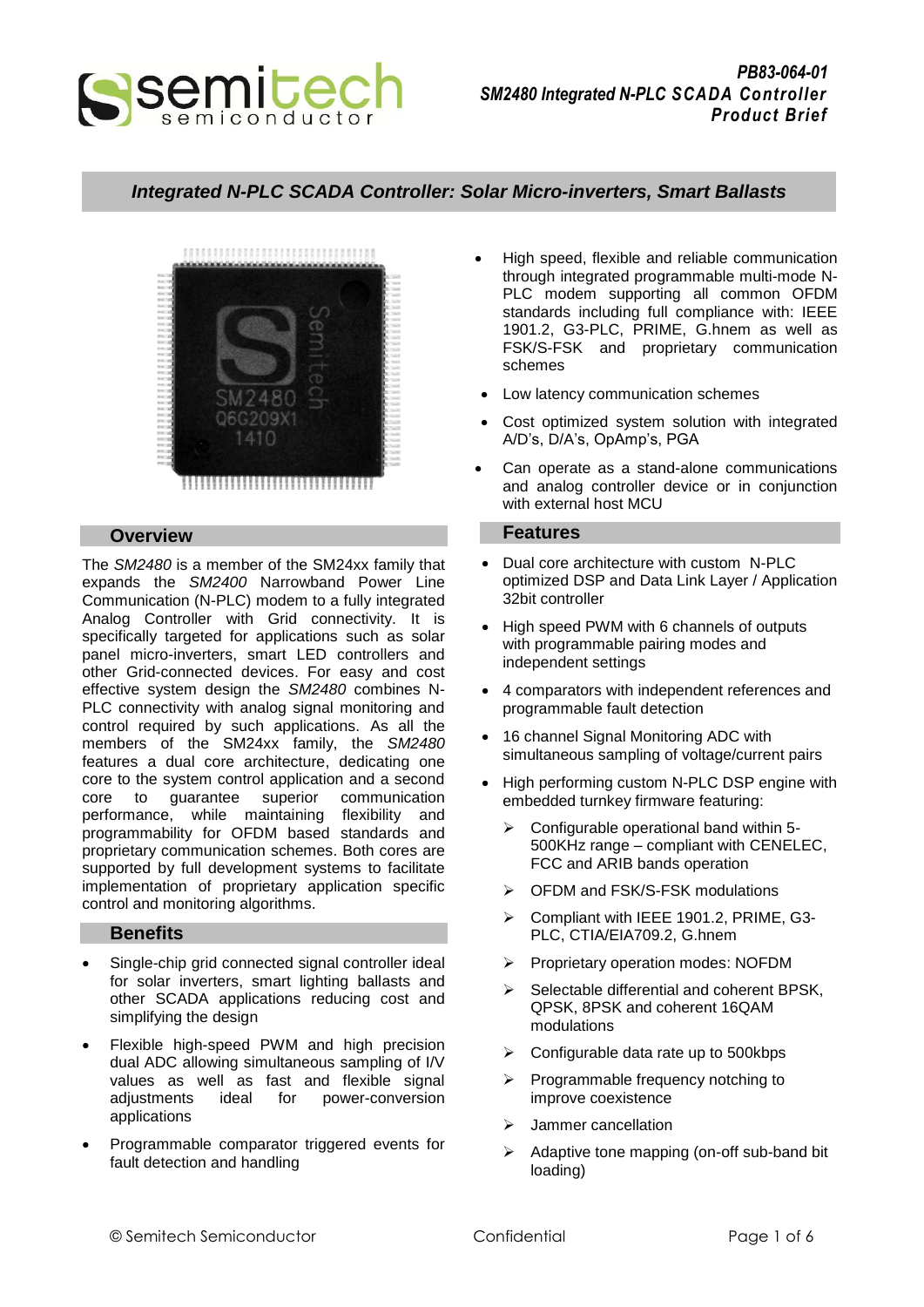

- FEC Convolutional, Reed-Salomon and Viterbi coding
- $\triangleright$  CRC16
- Carrier RSSI, SNR and LQI indicators for best channel adaptation and L2/L3 metrics
- $\triangleright$  Zero-crossing detector
- Programmable 32bit RISC controller featuring:
	- $\triangleright$  Data Link Layer firmware options compliant with IEEE 1901.2, G3-PLC, PRIME, IEC61334-4-32 and others
	- $\triangleright$  Direct access to Signal Monitoring ADC for SCADA algorithms implementation - Solar micro-inverter, Arc detection, LED control, etc.
	- Carrier Sense Multiple Access/Collision Avoidance (CSMA/CA) channel access
	- Automatic Repeat Request (ARQ)
	- $\triangleright$  Meshing and self discovery mechanisms
- CCM\* with AES128 / AES256 encryption core
- On-chip Peripheral Interfaces:
	- UART
	- $> 5$  GPIO's
	- > JTAG
	- $\triangleright$  SPI master for external flash
	- $\triangleright$  Up to 2 additional SPI slaves for metering, wireless transciever or other devices
- Seamless interface to an external line driver for optimal system performance:
	- $\triangleright$  Integrated A/D and D/A
	- $\triangleright$  Integrated OpAmp's for RX and TX
	- > Integrated PGA
- Low power operation modes
	- Offline mode
	- $\triangleright$  Listen mode
	- Receive mode
	- $\triangleright$  Transmit mode
- 3.3V (5V tolerant) digital I/O
- Receiver sensitivity of -80dBV
- -40 °C to +105 °C temperature range
- LQFP128pin package

# **Applications**

- Solar micro-inverters and alternative energy management
- Smart lighting control
- Building automation (BA)
- SCADA (Supervisory Control And Data Acquisition)

# **Description**

The *SM2480* is a highly integrated Communications and Signal Controller optimized for SCADA applications requiring communications and digital signal control, such as micro-inverters, LED controllers, etc.

The *SM2480* is single chip "grid connected" that combines the most advanced N-PLC connectivity with high speed PWM control logic and featuring extensive computational power to enable complete and flexible implementation of solar-microinverter, Arc detection, LED control and similar algorithms. The *SM2480* combines the benefits of programmable architecture with power and cost efficiency by utilizing two 32bit cores designed specifically for N-PLC modulations, voltage/current signal monitoring and M2M protocols.

To efficiently address applications, such as solar micro-inverters, the SM2480 features a high speed<br>flexible PWM controller with individually flexible PWM controller with individually programmable 8 pairs of outputs with independent timing, and a number of analog interfaces that include 16 12-bit ADC channels and 4 comparators for high speed monitoring of I/V and other sensors.

As a member of the SM24xx family the *SM2480* features programmable OFDM based N-PLC modem including PHY, MAC and AFE featuring ADC, DAC, gain control and two OpAmp's for optimal system cost and performance.

The *SM2480* comes with a number of firmware versions implementing various N-PLC schemes, such as IEEE 1901.2, PRIME, G3-PLC, and other special modes tailored for SCADA and smart grid applications.

The *SM2480* enables secure communication with its 256-bit AES encryption core with CCM\* mode support.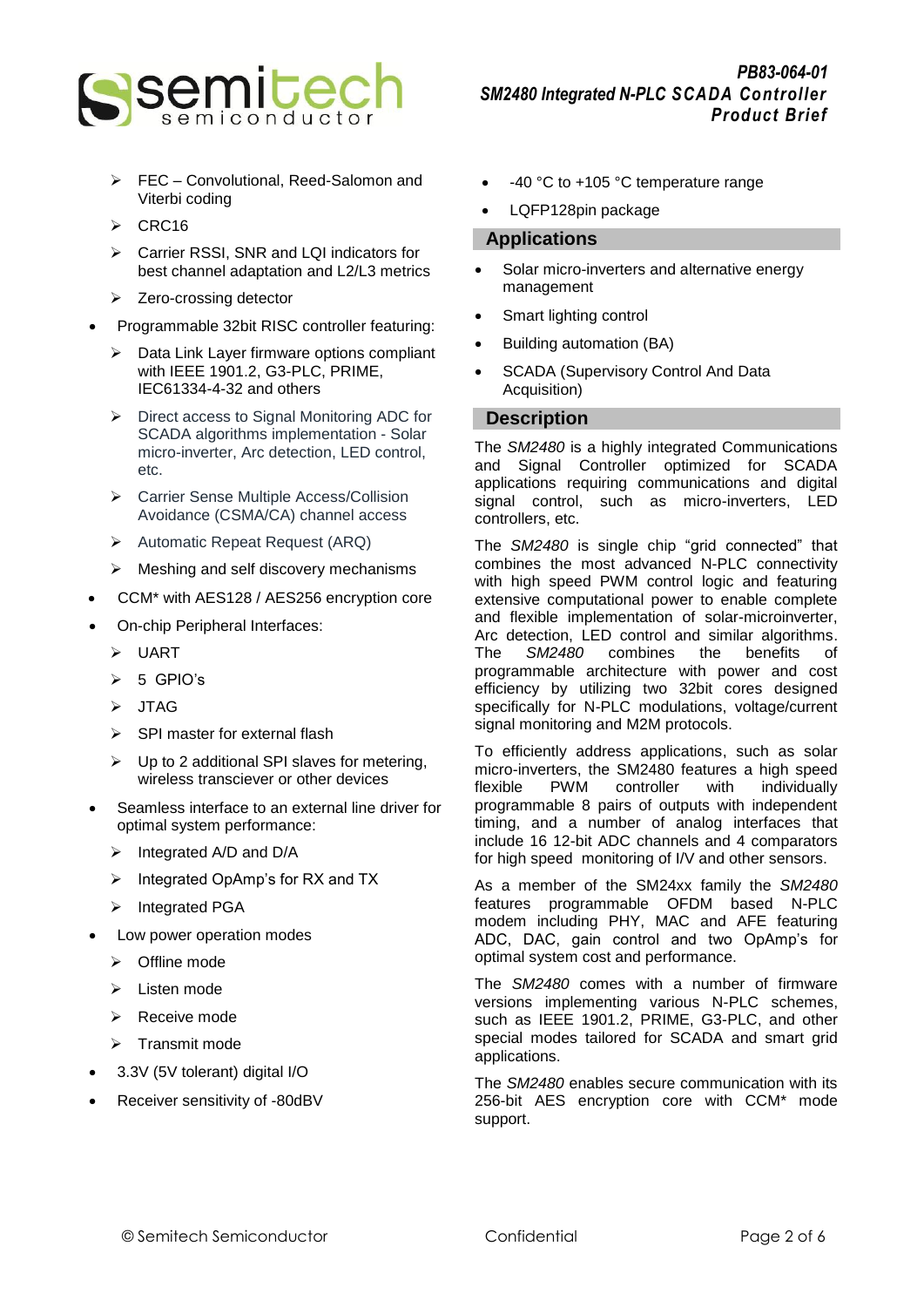

# **Typical Application Diagram**





# **Block Diagram**



**Figure 2 – SM2480 Block Diagram**

# **Signal Control**

Additionally to its high computational and DSP performance, the *SM2480* integrates advanced features necessary for implementing a complete analog control system. Those include High Speed PWM, Monitoring ADC, DAC and 4 analog comparators as well as triggering logic for fast fault detection.

# *High Speed PWM*

The high speed PWM includes 12 channels and is designed to control analog peripherals with high short response time and high degree of accuracy such as power inverters and LED lighting.

# *Signal Monitoring Dual ADC*

Signal monitoring is possible using the Simultaneous Sampling Dual ADC which is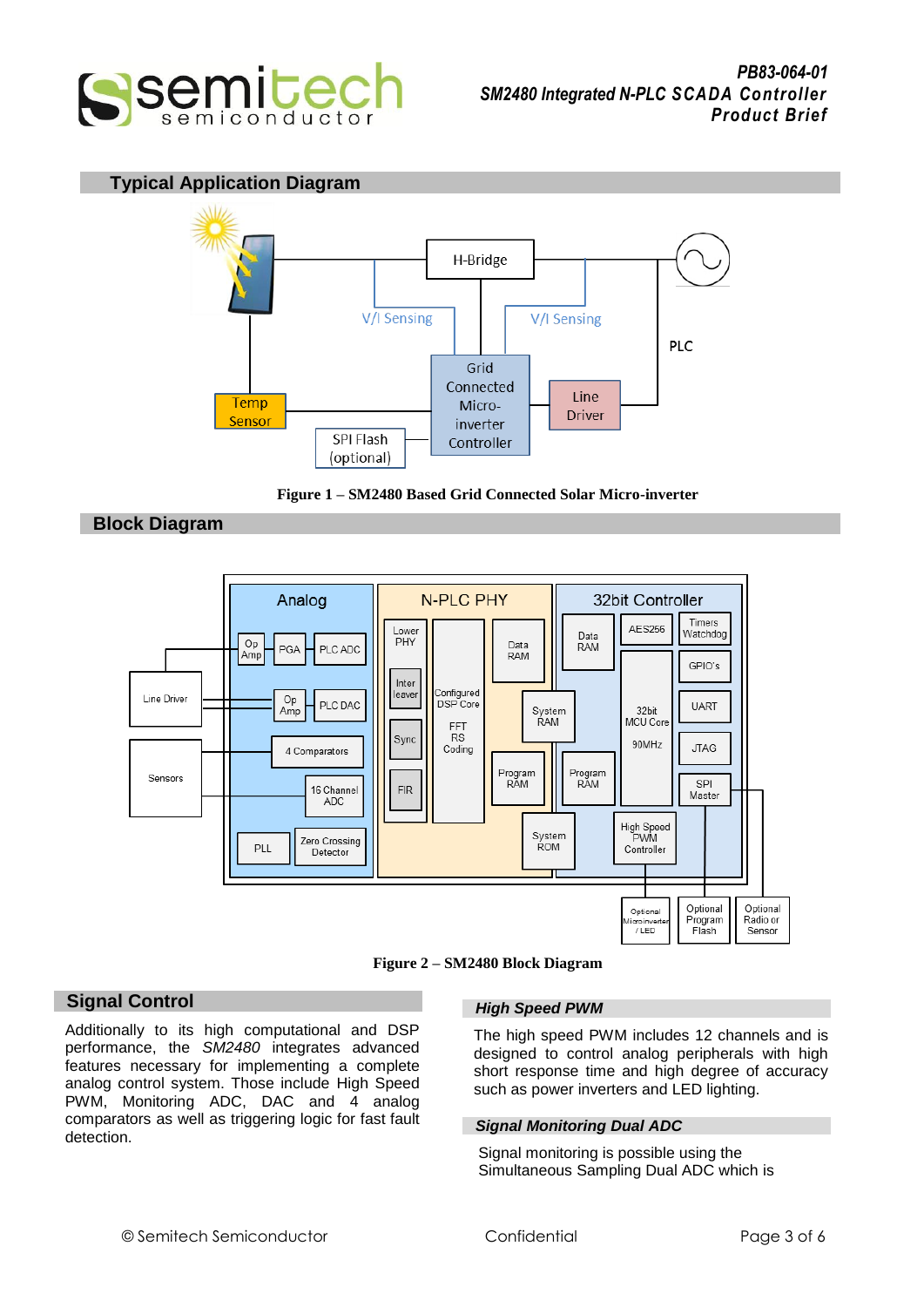

designed to sample a multitude of sensors and in particular simultaneously sample current-voltage pairs. Conversions can be independently triggered by the PWM module or by a timer.

### *Timer Capture*

Three timer capture modules are available for mains synchronisation and detection.

#### *Analog Comparators & DAC's*

The SM2480 incorporates four high-speed analog comparators with individual reference DAC's and individual multi-level hysteresis control.

### **N-PLC Modem**

Both the *SM2400* and the *SM2480* support all common N-PLC standards in addition to several proprietary modes of operation. This enables maximum flexibility to the designer in implementing closed or grid connected SCADA systems utilizing analog control functions

#### *Selectable Modes and Modulations*

The *SM2480* can be configured to operate in one of several modes, such as: 1901.2, G3-PLC, PRIME, ITU1901/2, G.hnem, S-FSK, NOFDM, etc. Different modes require different firmware images and imply different operational frequency bands with a varying number of carriers.

The *SM2480* allows for configurable modulations per carrier. While most configurations are implied by the different standards, special modes can be created using specific combinations of carriers and modulations to achieve best performance in given channel conditions. The following modulations are available: Differential and coherent BPSK, QPSK and 8PSK and coherent 16QAM.

## *Forward Error Correction*

The *SM2480* supports Reed-Solomon (255,239) and (255,247), and rate half Convolutional coding with constraint length 7 (generator polynomial is [133,171]). In G3 and IEEE modes Convolutional coding is concatenated with RS to achieve the best reliability. Special error correction modes include extra repetition coding for increased robustness and puncturing for increased data rate on capable channels.

#### *Communication Medium Metrics*

The *SM2480* has several metrics to assist in optimizing L2 and L3 channel adaptation and routing. These metrics are RSSI, SNR and LQI, which is a measure of the data rate. The RSSI is an estimate of received signal strength. Each packet received can be interrogated for its estimated signal strength. This is very useful to determine the signal to noise ratio of different nodes on the network. It may be that the noise in a particular band is low but the signal is also attenuated significantly making data transmission unreliable. Network management systems can also interrogate each node for signal to noise ratios to create a database of all transmission path conditions. This produces a deterministic way of finding where repeaters are needed in a difficult environment even if they are dynamic.

## *Security*

AES encryption engine conforms to FIPS 197 standard featuring CCM\*, ECB, CBC, CTR modes and of up to 256 bit key size.

#### *Zero-crossing Detector*

The *SM2480* has a zero-crossing input pin which takes signals generated by an external zerocrossing detector based on the transition through zero volts of a 50Hz (or 60Hz) sinusoidal on the power line. The *SM2480* provides a phase detection feature allowing the transmission beginning at an arbitrary phase offset and measuring the phase offset of the received packet.

# **Analog Front End (AFE)**

The *SM2480* integrates an AFE optimized for N-PLC communication, which includes ADC, DAC, PGA and 2 OpAmp's to achieve the best signal power with minimum external BOM. External components include coupling circuitry and high voltage line driver that can vary for different applications and for different operational bands.

### **Peripheral Interfaces**

The *SM2480* includes several peripheral interfaces for adding optional components. Those interfaces include UART, SPI master for external flash interface and JTAG. The second SPI extends to two additional devices that can be used for telemetry or to interface to a wireless transceiver.

# **Boot Options**

The *SM2480* can be configured to boot in one of the following ways: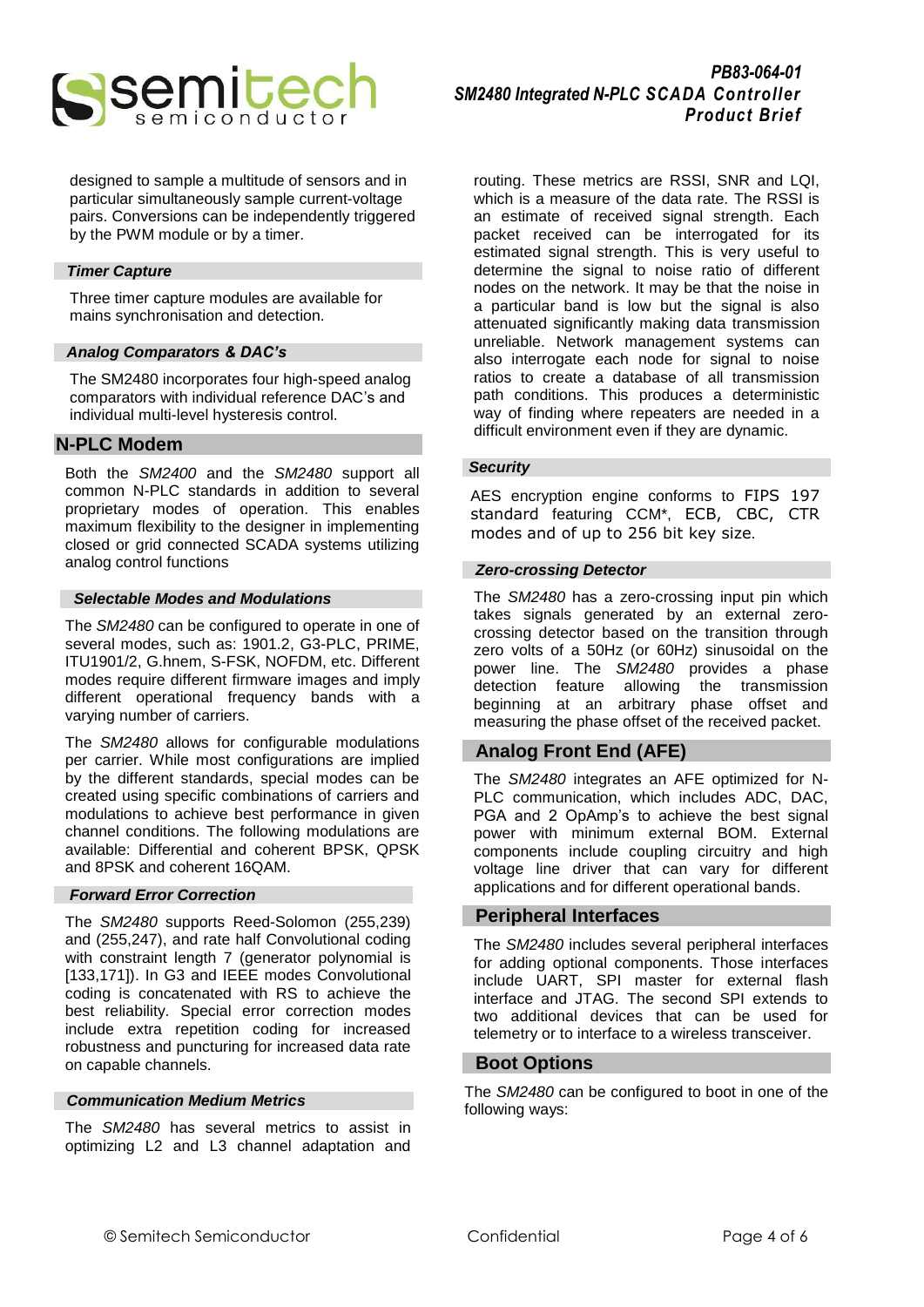

| <b>Boot Mode</b>  | <b>MODE[2:0]</b>                         | <b>Description</b>       |  |
|-------------------|------------------------------------------|--------------------------|--|
| <b>SPI Master</b> | "000"                                    | Read and process valid   |  |
|                   |                                          | bootsector from SPI      |  |
|                   |                                          | Master SSb0              |  |
| CI SPI Slave      | $^{\prime\prime}001^{\prime\prime}$      | Wait on Command          |  |
|                   |                                          | Interface via SPI Slave  |  |
| <b>CI UART</b>    | "010"                                    | Wait on Command          |  |
|                   |                                          | Interface via UART       |  |
| Parallel          | "011"                                    | Read and process valid   |  |
| Memory            |                                          | bootsector from Parallel |  |
|                   |                                          | Memory                   |  |
| Reserved          | $^{\prime\prime}$ 1 xx $^{\prime\prime}$ | Reserved                 |  |